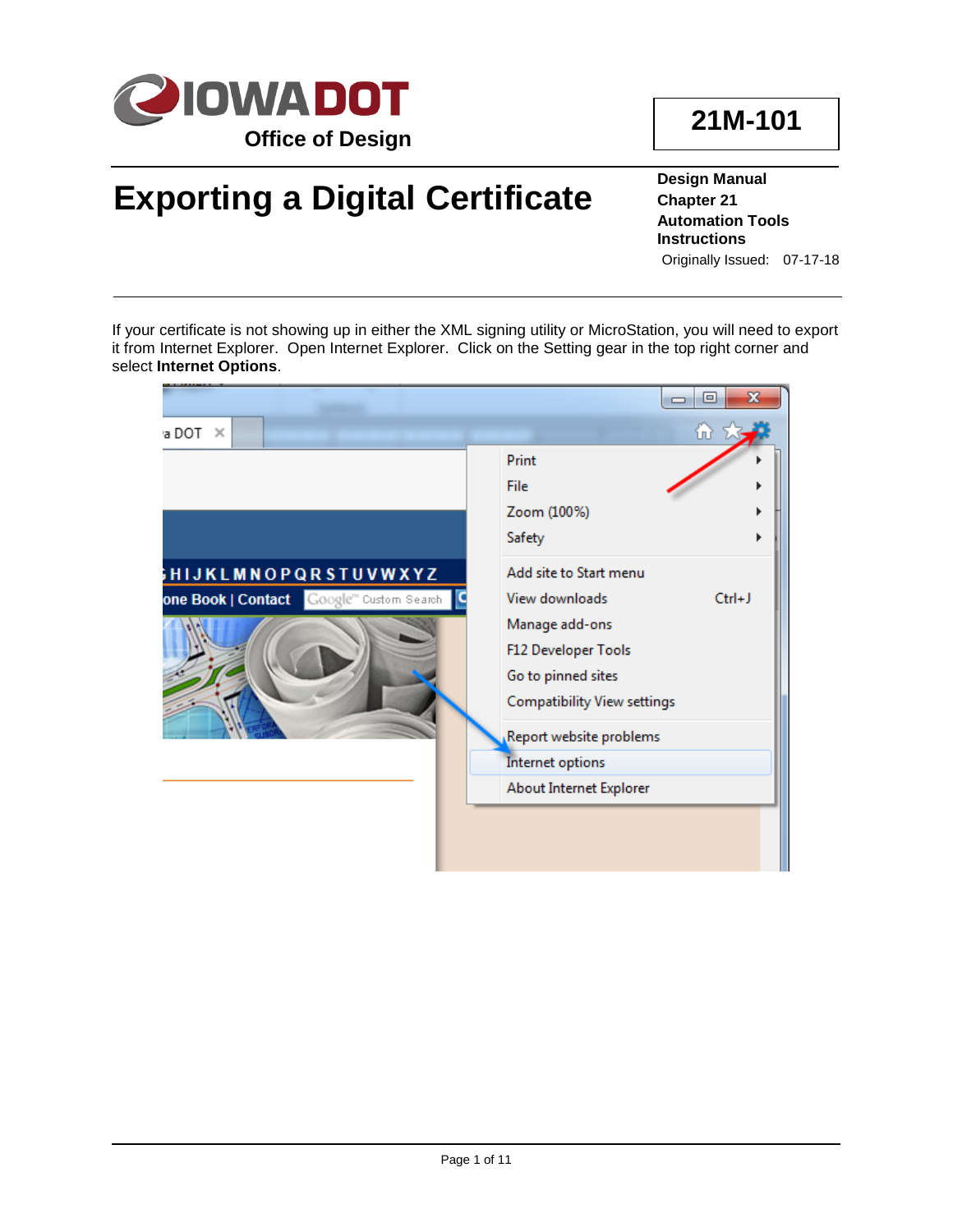Select the **Content** menu and *Click* **Certificates** button.

| <b>Internet Options</b>                                                                                                                   | x        |
|-------------------------------------------------------------------------------------------------------------------------------------------|----------|
| Content Connections<br>Security<br>General<br>Privacy<br>Programs                                                                         | Advanced |
| Certificates                                                                                                                              |          |
| Use certificates for encrypted connections and identification.                                                                            |          |
| Certificates<br>Publishers<br>Clear SSL state                                                                                             |          |
| AutoComplete                                                                                                                              |          |
| AutoComplete stores previous entries<br>Settings<br>on webpages and suggests matches<br>for you.                                          |          |
| Feeds and Web Slices                                                                                                                      |          |
| Feeds and Web Slices provide updated<br>Settings<br>content from websites that can be<br>read in Internet Explorer and other<br>programs. |          |
|                                                                                                                                           |          |
|                                                                                                                                           |          |
|                                                                                                                                           |          |
|                                                                                                                                           |          |
|                                                                                                                                           |          |
|                                                                                                                                           |          |
| OK<br>Cancel                                                                                                                              | Apply    |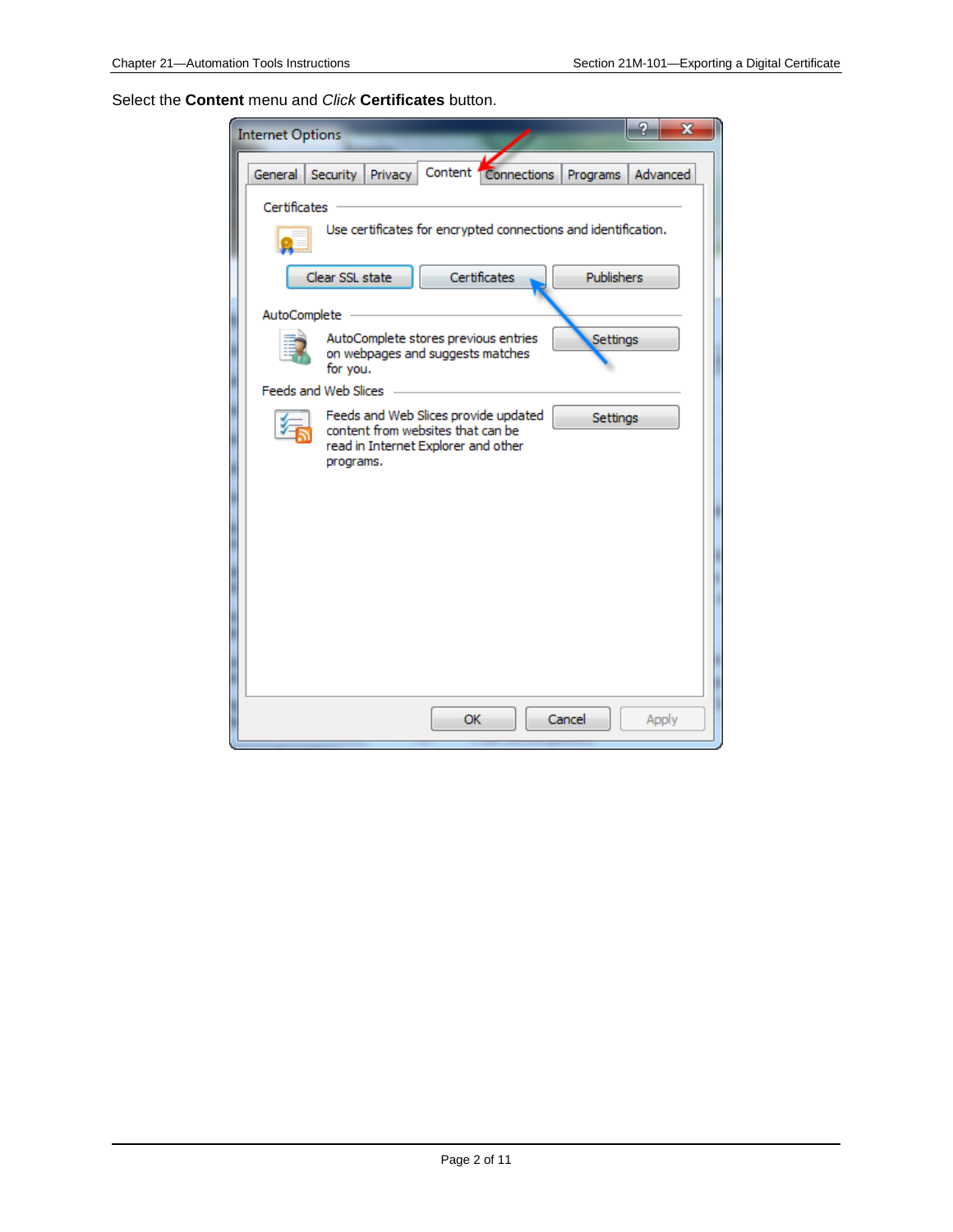Select the Identrust ACES certificate and *Click* **Export**.

| x<br><b>Certificates</b>                                                                         |                               |                                                  |           |                      |  |
|--------------------------------------------------------------------------------------------------|-------------------------------|--------------------------------------------------|-----------|----------------------|--|
| $<$ All $>$<br>Intended purpose:                                                                 |                               |                                                  |           |                      |  |
| Personal<br>Other People<br>Intermediate Certification Authorities<br>Trusted Root Certification |                               |                                                  |           |                      |  |
| <b>Issued To</b>                                                                                 |                               | <b>Issued By</b>                                 | Expiratio | <b>Friendly Name</b> |  |
|                                                                                                  | Thomas M Hamski               | IdenTrust ACES CA 1                              | 9/27/2017 | $<$ None $>$         |  |
|                                                                                                  |                               |                                                  |           |                      |  |
|                                                                                                  |                               |                                                  |           |                      |  |
|                                                                                                  |                               |                                                  |           |                      |  |
|                                                                                                  |                               |                                                  |           |                      |  |
|                                                                                                  |                               |                                                  |           |                      |  |
| Import                                                                                           | Export                        | Remove                                           |           | Advanced             |  |
|                                                                                                  | Certificate intended purposes |                                                  |           |                      |  |
|                                                                                                  |                               | Client Authentication, Secure Email, Any Purpose |           | View                 |  |
|                                                                                                  |                               |                                                  |           |                      |  |
|                                                                                                  | Learn more about certificates |                                                  |           | Close                |  |
|                                                                                                  |                               |                                                  |           |                      |  |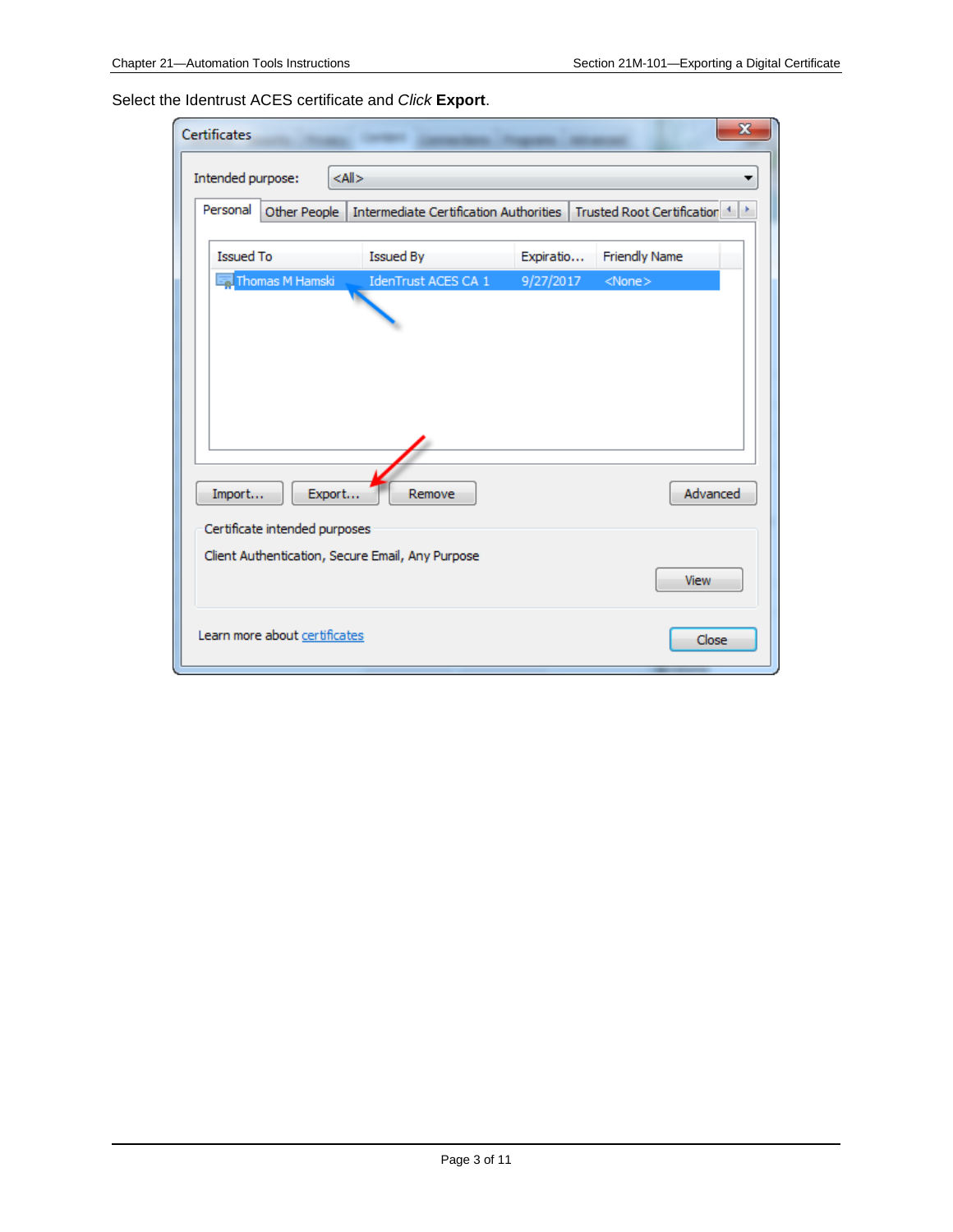#### *Click* **Next**.

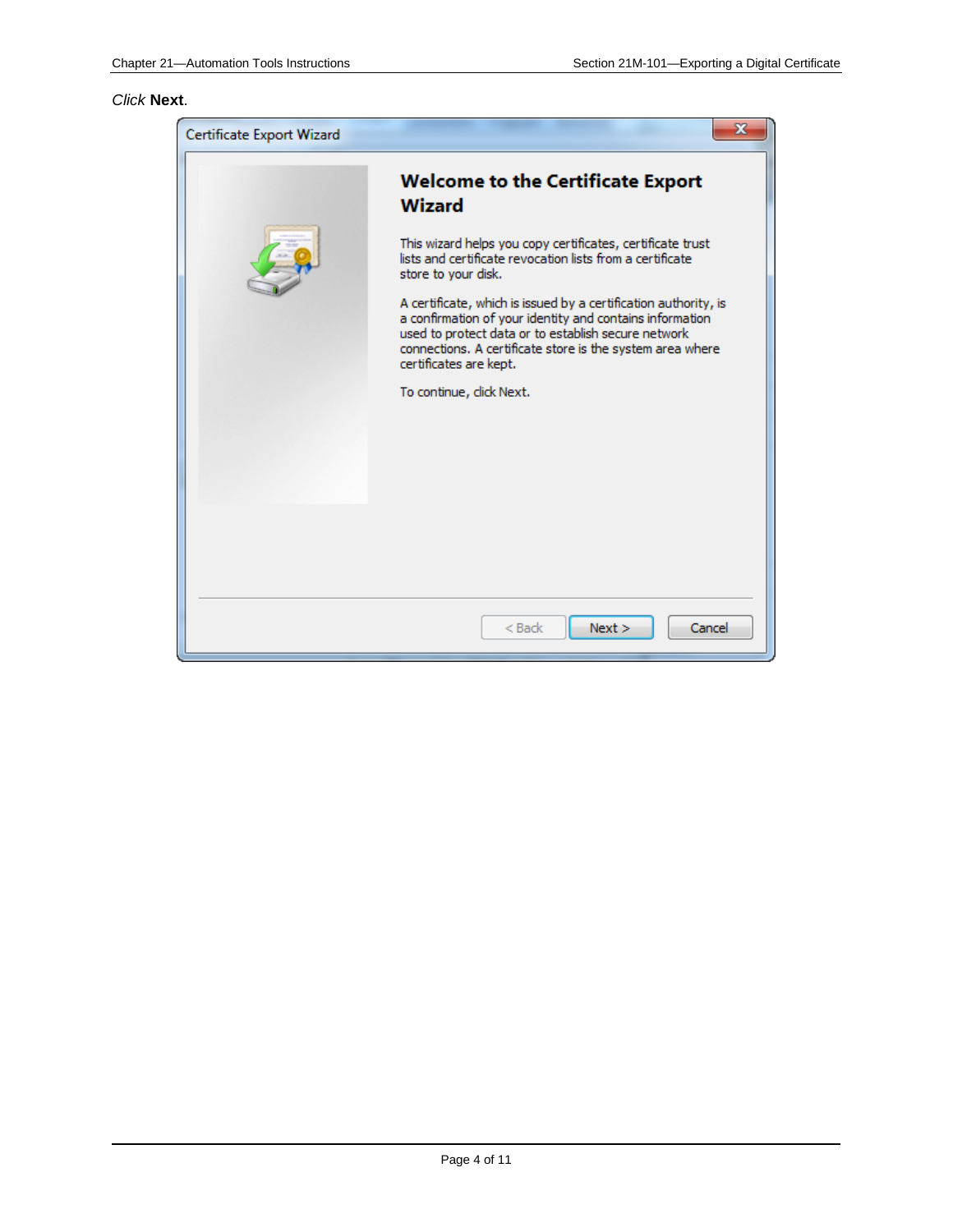### Select **Yes, export the private key**. *Click* **Next**.

| x<br>Certificate Export Wizard                                                                                                                |  |  |
|-----------------------------------------------------------------------------------------------------------------------------------------------|--|--|
| <b>Export Private Key</b><br>You can choose to export the private key with the certificate.                                                   |  |  |
| Private keys are password protected. If you want to export the private key with the<br>certificate, you must type a password on a later page. |  |  |
| Do you want to export the private key with the certificate?                                                                                   |  |  |
| O Yes, export the private key                                                                                                                 |  |  |
| No, do not export the private key                                                                                                             |  |  |
| Learn more about exporting private keys                                                                                                       |  |  |
| $<$ Back<br>Next ><br>Cancel                                                                                                                  |  |  |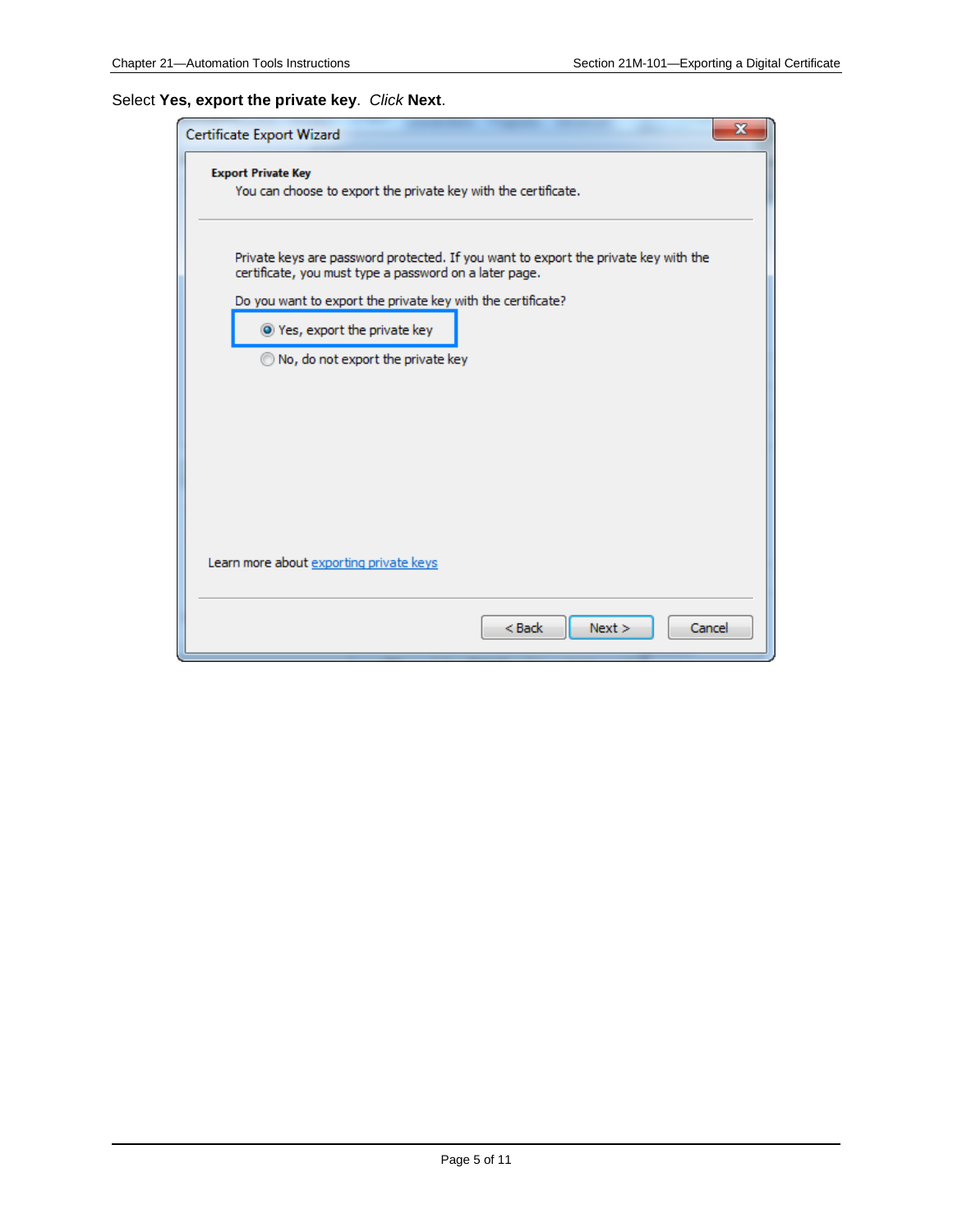Select **Personal Information Exchange** (Leave all the options blank.) and *Click* **Next**. Leave all the options blank.

| ж<br>Certificate Export Wizard                                                          |
|-----------------------------------------------------------------------------------------|
| <b>Export File Format</b><br>Certificates can be exported in a variety of file formats. |
| Select the format you want to use:                                                      |
| DER encoded binary X,509 (.CER)                                                         |
| Base-64 encoded X.509 (.CER)                                                            |
| O Cryptographic Message Syntax Standard - PKCS #7 Certificates (.P7B)                   |
| Include all certificates in the certification path if possible                          |
| O Personal Information Exchange - PKCS #12 (.PFX)                                       |
| Include all certificates in the certification path if possible                          |
| Delete the private key if the export is successful                                      |
| Export all extended properties                                                          |
| Microsoft Serialized Certificate Store (.SST)                                           |
| Learn more about certificate file formats                                               |
| $<$ Back<br>Next ><br>Cancel                                                            |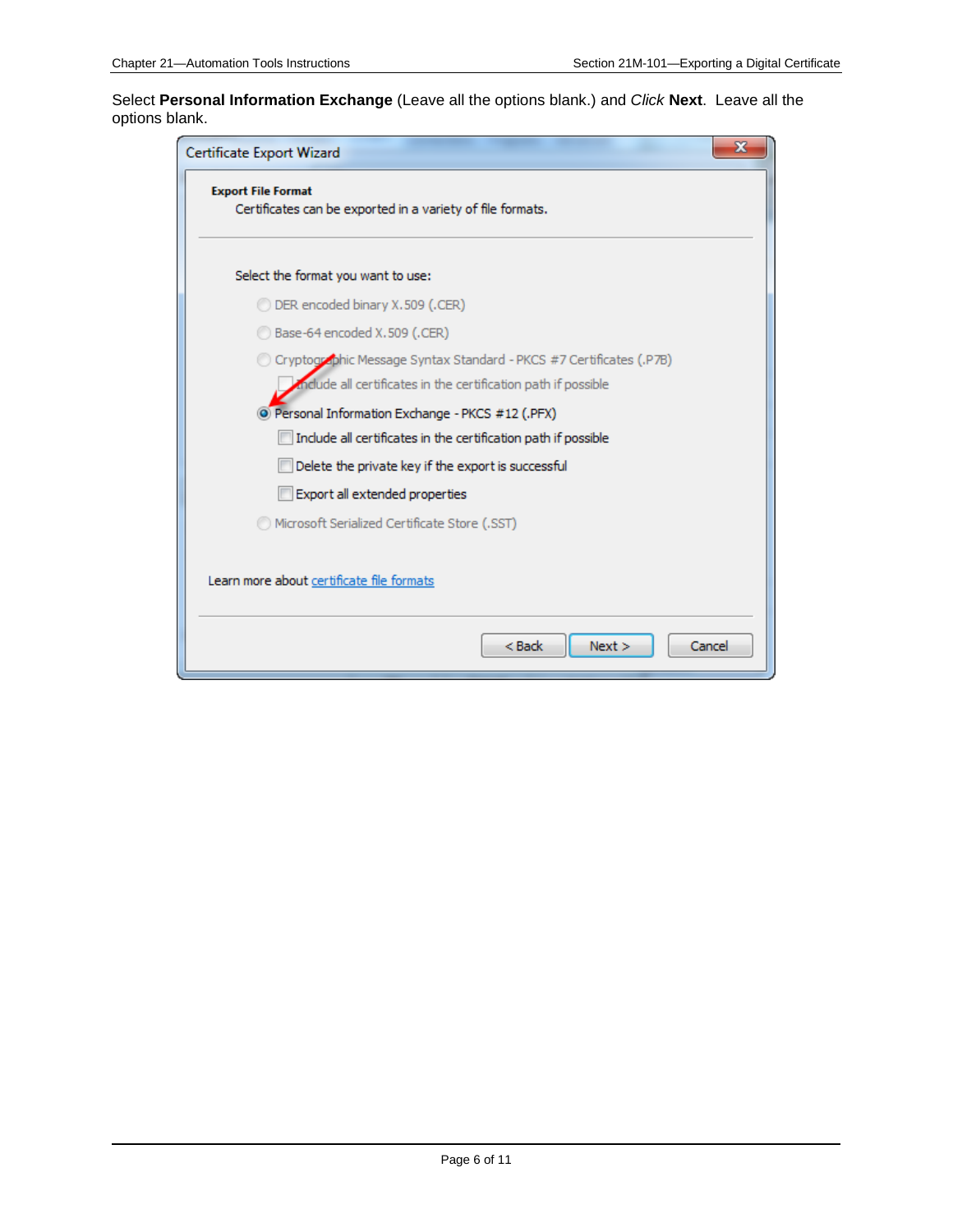Enter your password of the certificate to protect the primary key. *Click* **Next**.

| $\mathbf{x}$<br>Certificate Export Wizard                                   |  |  |  |
|-----------------------------------------------------------------------------|--|--|--|
| Password                                                                    |  |  |  |
| To maintain security, you must protect the private key by using a password. |  |  |  |
|                                                                             |  |  |  |
| Type and confirm a password.                                                |  |  |  |
| Password:                                                                   |  |  |  |
|                                                                             |  |  |  |
| Type and confirm password (mandatory):                                      |  |  |  |
|                                                                             |  |  |  |
|                                                                             |  |  |  |
|                                                                             |  |  |  |
|                                                                             |  |  |  |
|                                                                             |  |  |  |
|                                                                             |  |  |  |
|                                                                             |  |  |  |
|                                                                             |  |  |  |
|                                                                             |  |  |  |
|                                                                             |  |  |  |
|                                                                             |  |  |  |
| $Back$<br>Next<br>Cancel                                                    |  |  |  |
|                                                                             |  |  |  |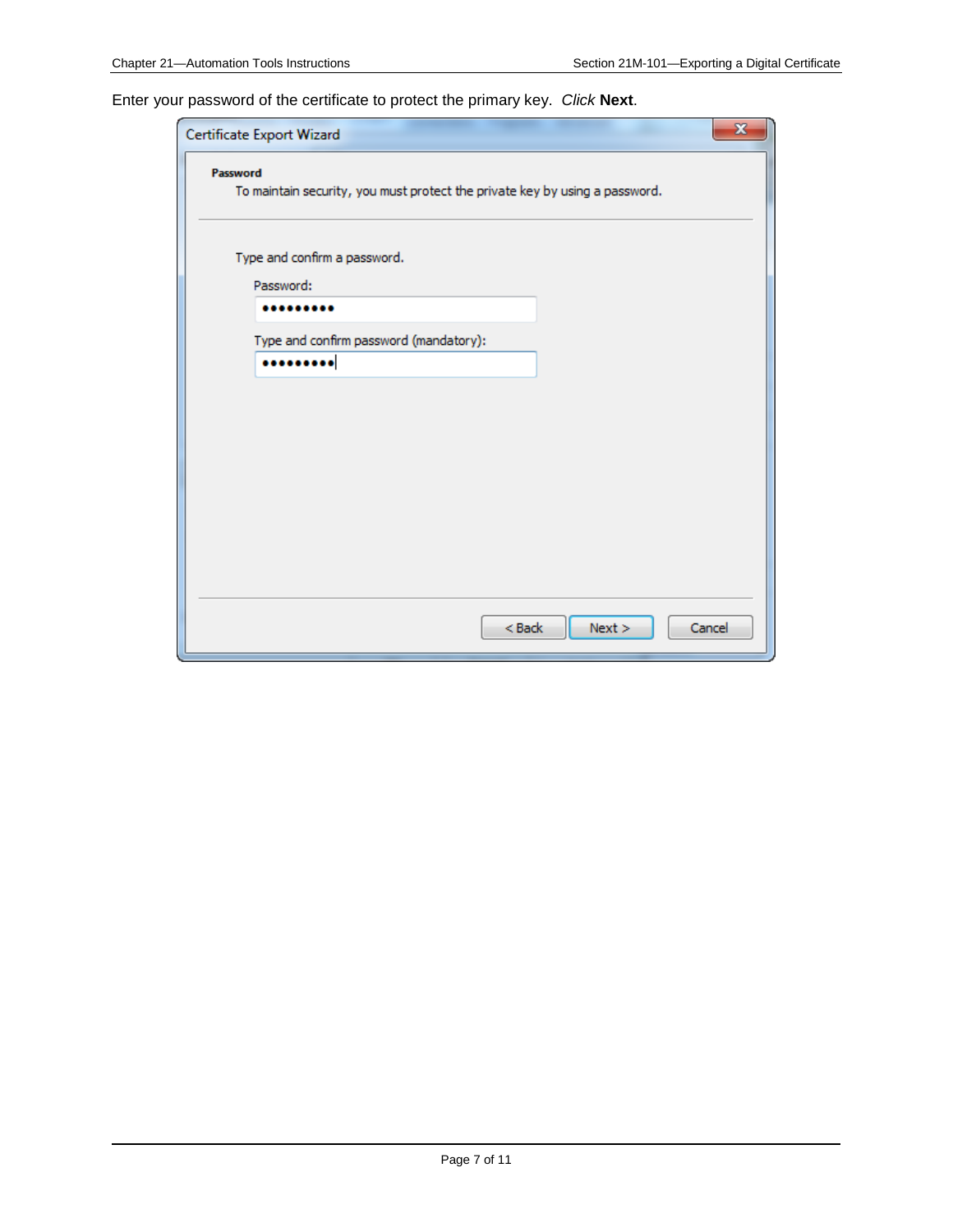*Click* **Browse** to select a path to save the certificate to.

| Certificate Export Wizard                                                | $\mathbf{x}$ |
|--------------------------------------------------------------------------|--------------|
| <b>File to Export</b><br>Specify the name of the file you want to export |              |
| File name:<br>I<br>Browse                                                |              |
|                                                                          |              |
|                                                                          |              |
|                                                                          |              |
|                                                                          |              |
| $Back$<br>Next                                                           | Cancel       |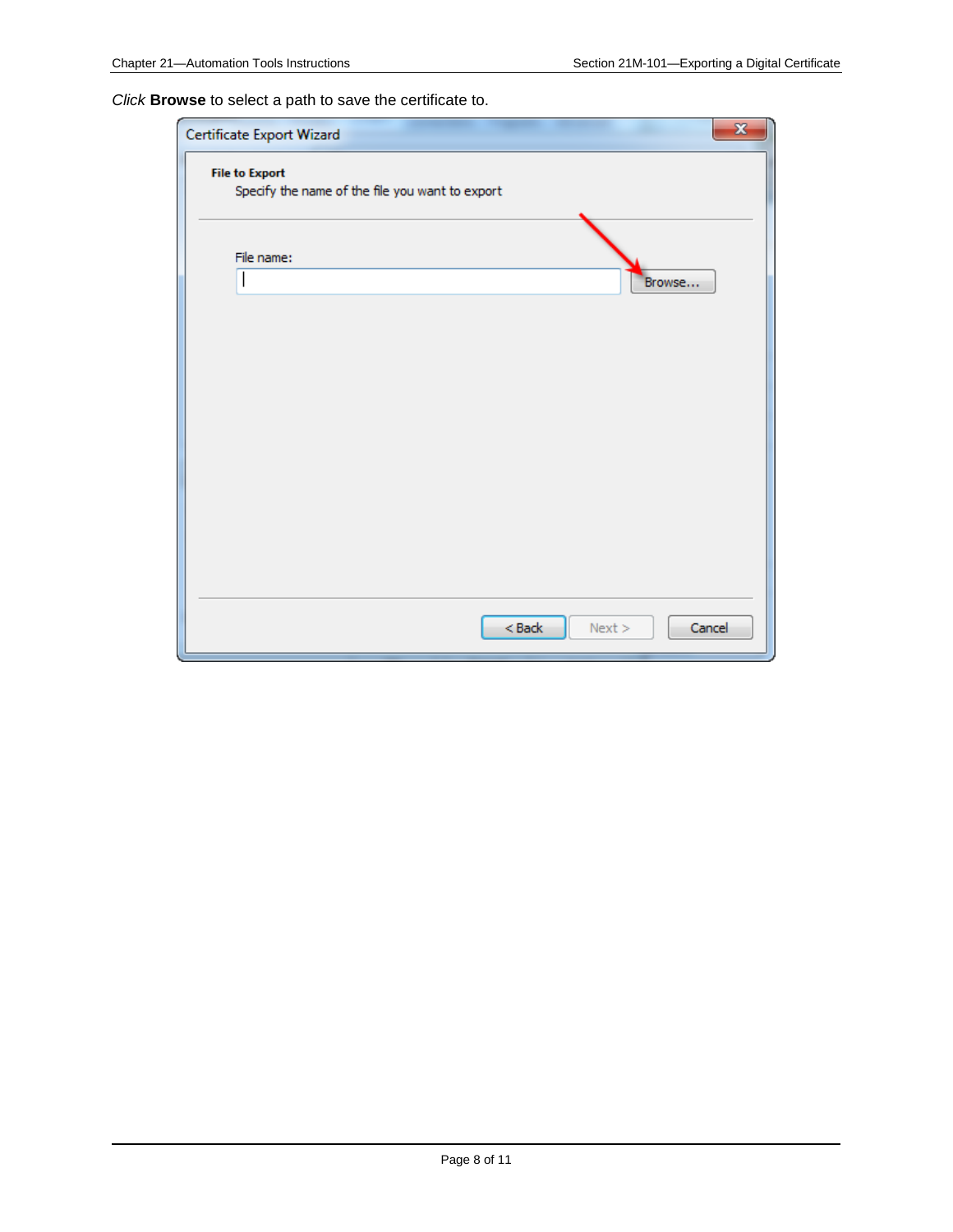#### Select a file name and *Click* **Save**.

| Save As<br>@                                                                                                                                               |                                                         | $\mathbf{x}$                       |
|------------------------------------------------------------------------------------------------------------------------------------------------------------|---------------------------------------------------------|------------------------------------|
| « Personnel > ThomasHamski > Out ><br>$\ddot{+}$<br>▾∣                                                                                                     | Search Out                                              | م                                  |
| Organize $\blacktriangledown$<br>New folder                                                                                                                | 睚                                                       |                                    |
| ▲<br>Name<br>Libraries<br>103_97-0201-133_E_Files<br>Documents<br><b>STM</b><br>Music<br>Pictures<br>Videos                                                | Date modified<br>5/17/2016 1:51 PM<br>5/17/2016 1:52 PM | Type<br>File folder<br>File folder |
| <b>I</b> Computer<br>Local Disk (C:)<br>thamski (\\ntdfs\<br>u (\\dot.int.lan\a<br>W)DataStor (\\n<br>atscore (\\dot.int<br>m.<br>$\overline{\phantom{a}}$ |                                                         |                                    |
| Thomas_Hamski_ACES<br>File name:                                                                                                                           |                                                         |                                    |
| <br>Save as type:<br>Personal Information Exchange (*.pfx)                                                                                                 |                                                         |                                    |
| <b>Hide Folders</b>                                                                                                                                        | Save                                                    | Cancel                             |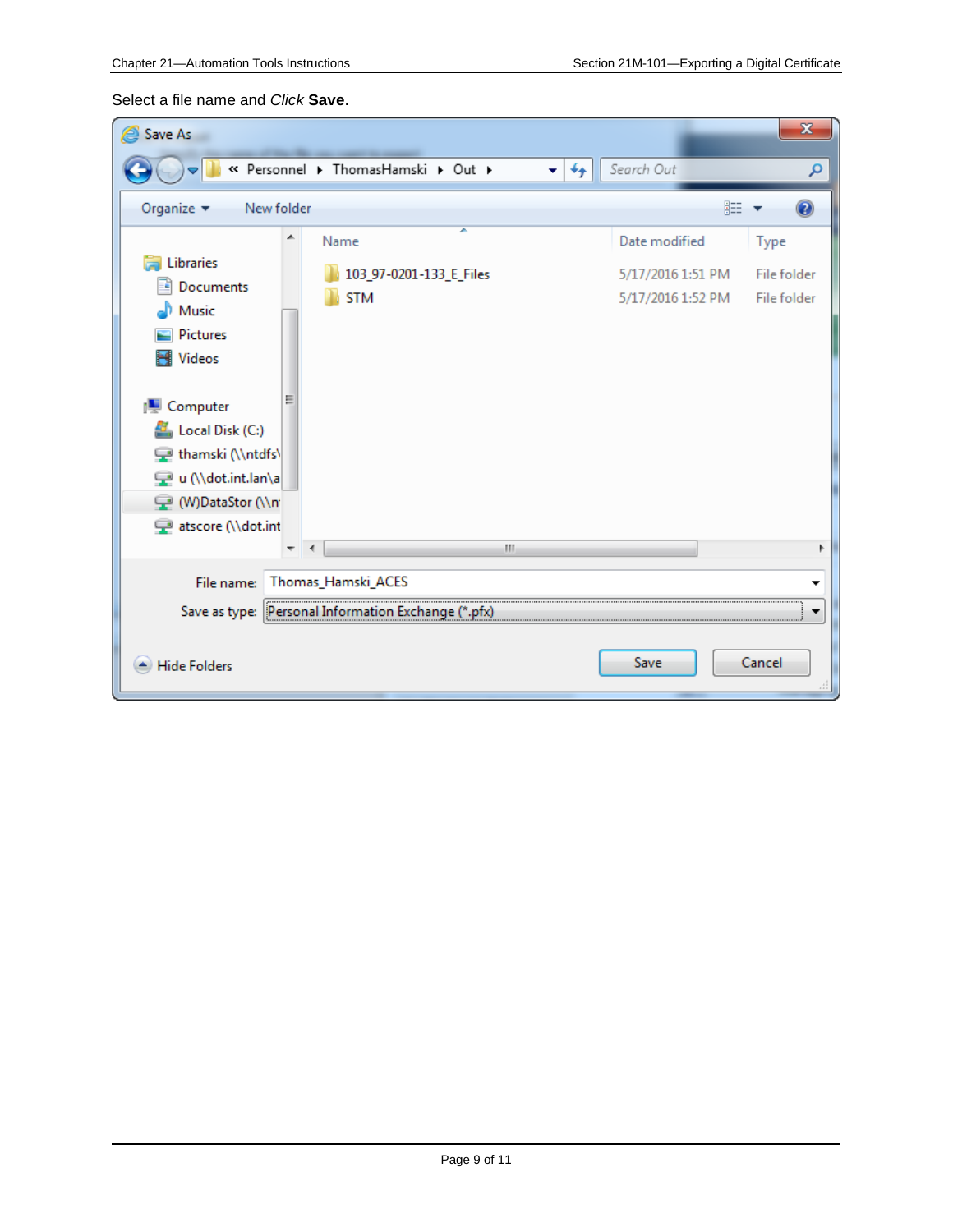#### Review and *Click* **Finish**.

| Certificate Export Wizard |                                                                   | $\mathbf{x}$ |  |
|---------------------------|-------------------------------------------------------------------|--------------|--|
|                           | <b>Completing the Certificate Export</b><br><b>Wizard</b>         |              |  |
|                           | You have successfully completed the Certificate Export<br>wizard. |              |  |
|                           | You have specified the following settings:                        |              |  |
|                           | File Name                                                         | W: Higl      |  |
|                           | Export Keys                                                       | Yes          |  |
|                           | Include all certificates in the certification path No             |              |  |
|                           | <b>File Format</b>                                                | Personi      |  |
|                           |                                                                   |              |  |
|                           | m.<br>∢                                                           | þ            |  |
|                           |                                                                   |              |  |
|                           |                                                                   |              |  |
|                           |                                                                   |              |  |
|                           |                                                                   |              |  |
|                           |                                                                   |              |  |
|                           |                                                                   |              |  |
|                           | Finish<br>$<$ Back                                                | Cancel       |  |

You will be prompted for your password for the Key. Type in your password and *Click* **OK**.

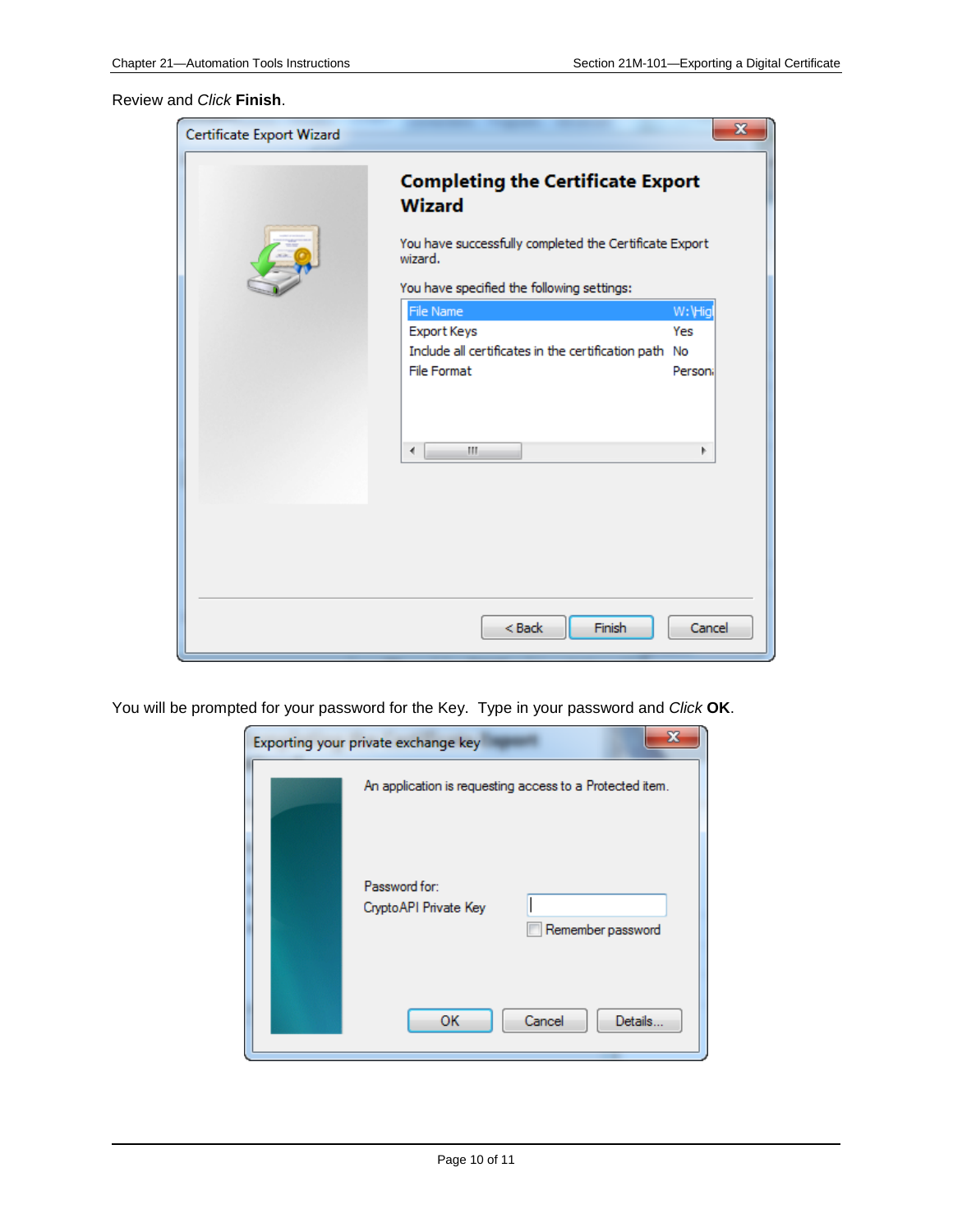The dialog box below will appear. The digital certificate has now been exported to a standalone file that can be used on other computers to use your digital certificate.



To install the certificate into the computer, double click on the pfx file in Windows Explorer on the computer for which you wish to use the digital certificate.